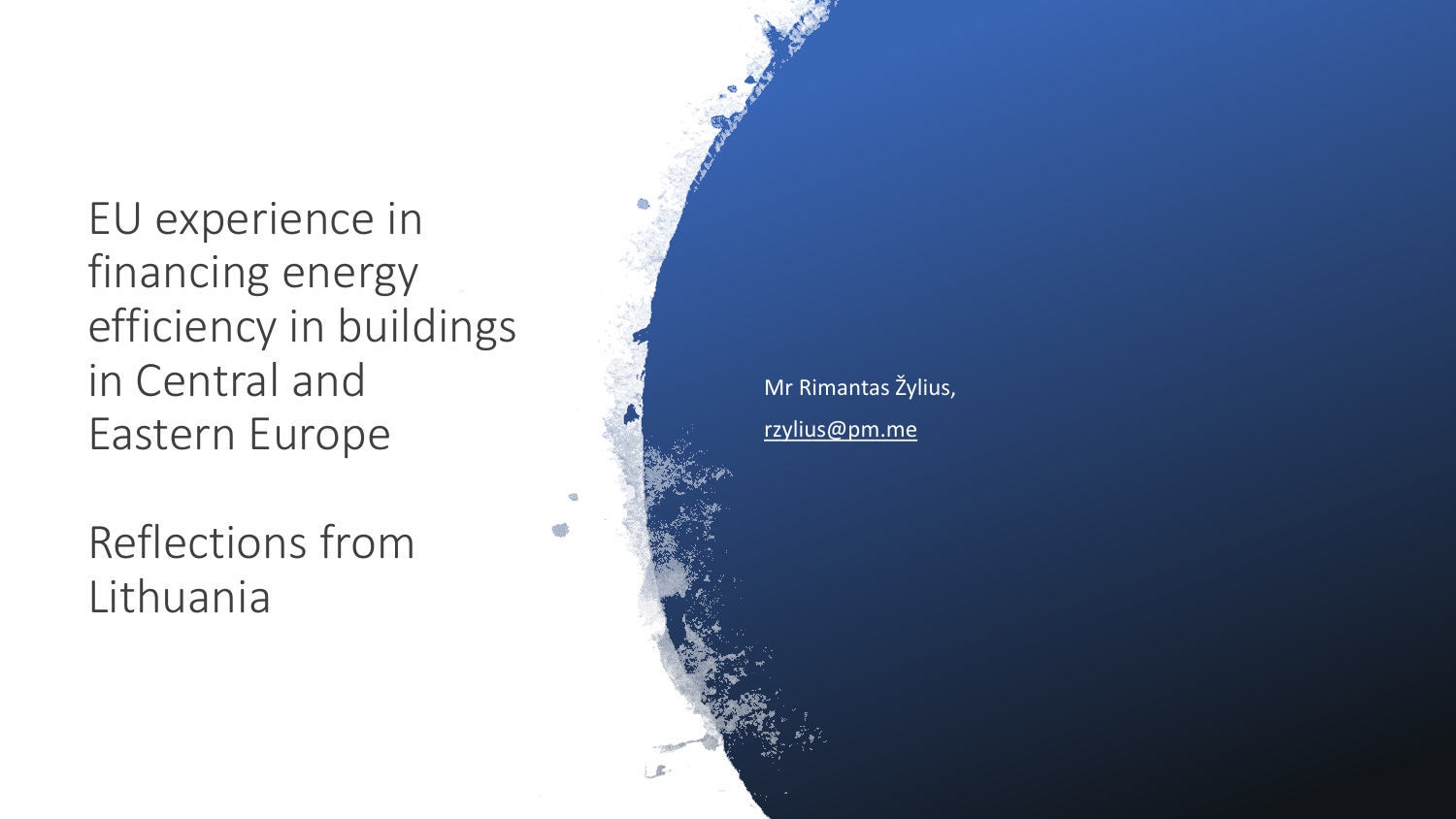# Rimantas Žylius

### Background

- Founder if European Public Policy Institute, aiming to facilitate dialogue across parties' lines on key issues, like clean energy, education, etc. Entrepreneur.
- Six years experience as CEO of *Norway Registers Development AS* in public sector modernization projects in East Africa, South and South East Asia.
- Minister of Economy, in the political cycle of 2008-2012.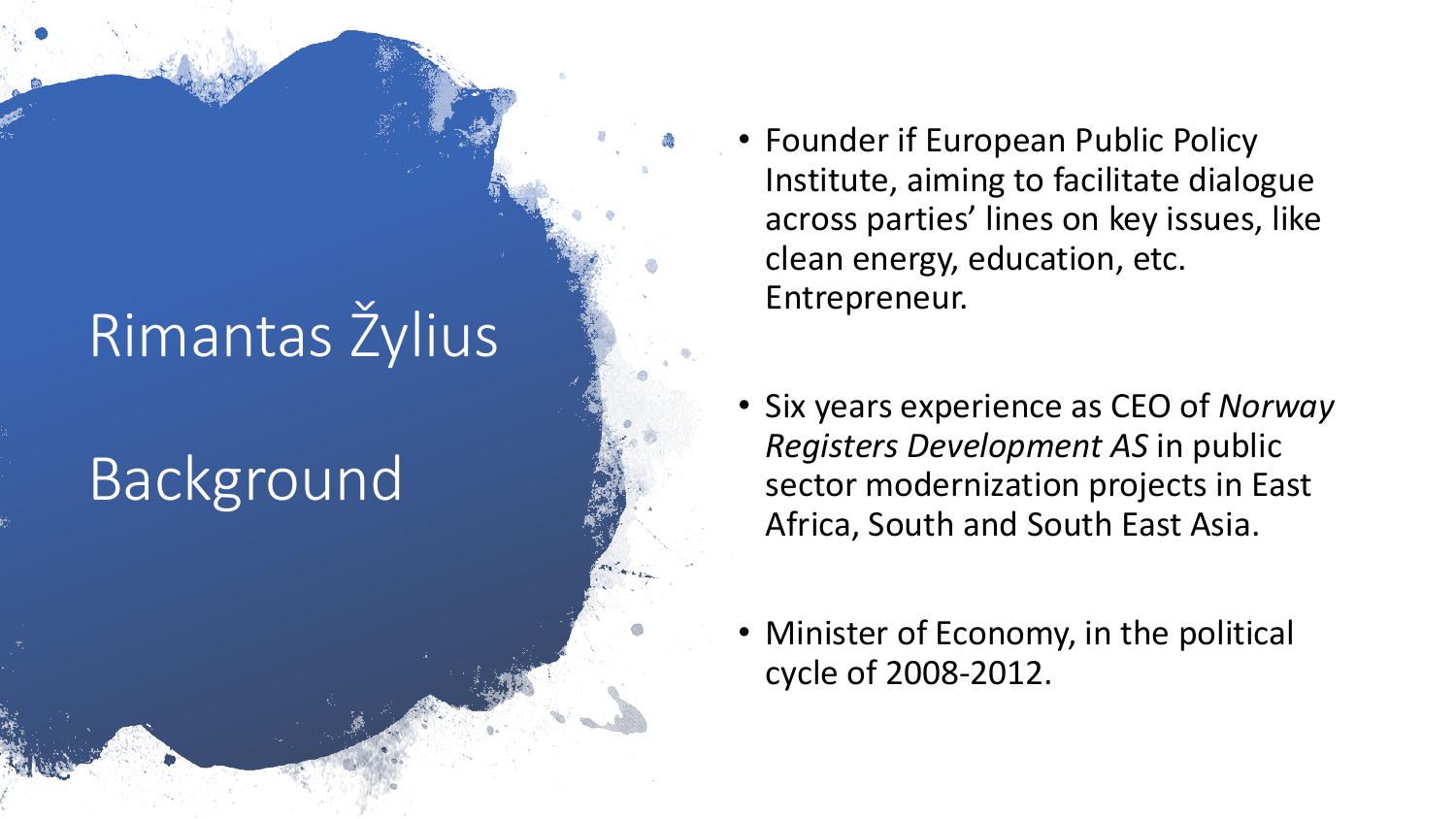### Climate change agenda in the years of crisis

• Context: Lithuania lost ~15% GDP in 2009, economy seemed to be collapsing

• Lithuanian Government invested in climate action during severe crises, while climate change was not high in rank of public concerns.

- Project of mass insulation of apartment buildings
- Insulation and renovation public buildings (schools, hospitals, public administration, etc.)
- Reequipping centralized heating stations to use biofuels instead of natural gas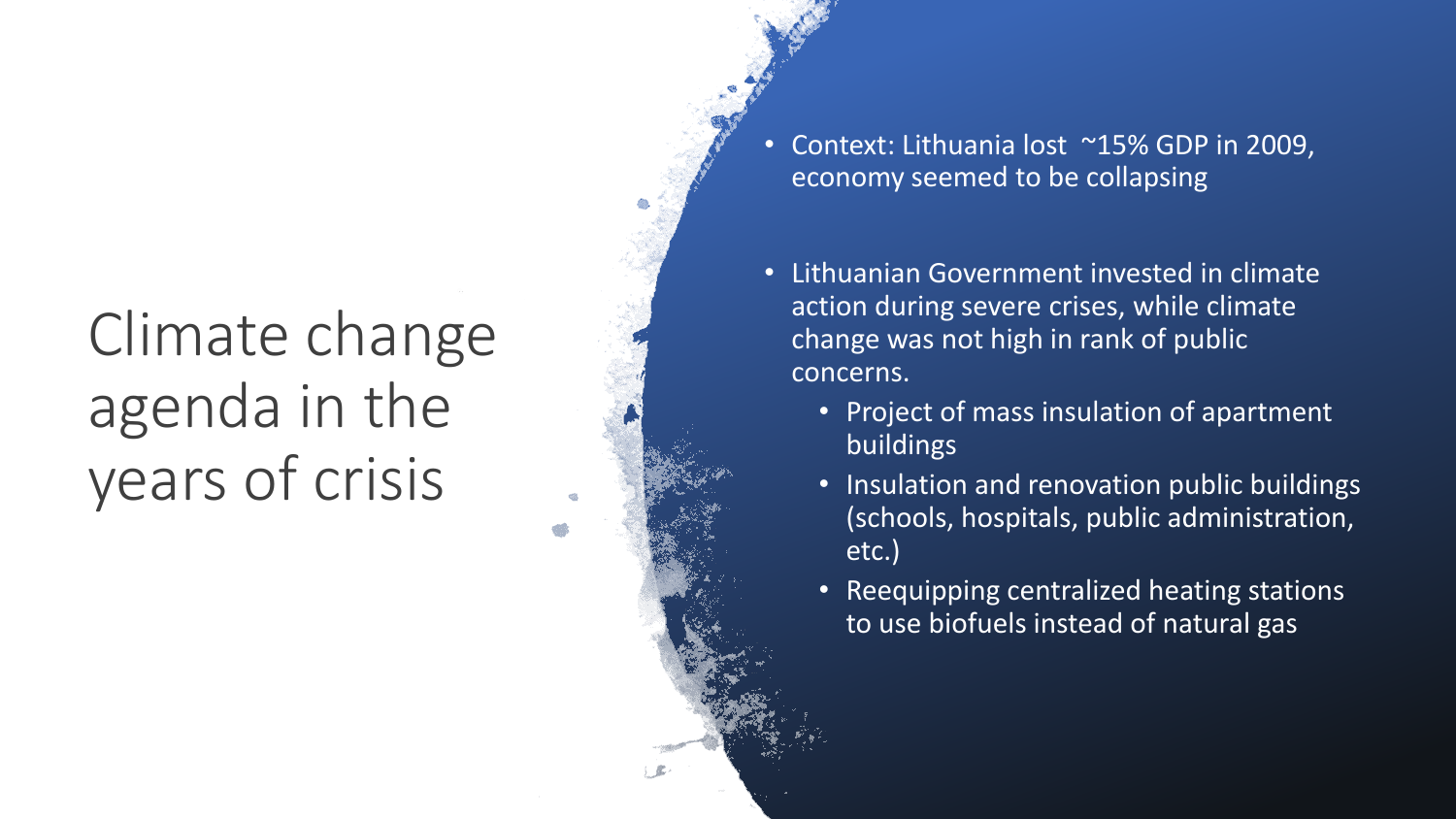#### Priorities of policymakers

- Policy priority 1: to stimulate demand with any resources available
- Policy priority 2: to decrease dependence on energy resources from Russia (Gazprom)
- Policy priority 3: to decrease size of "energy bill" for residents and businesses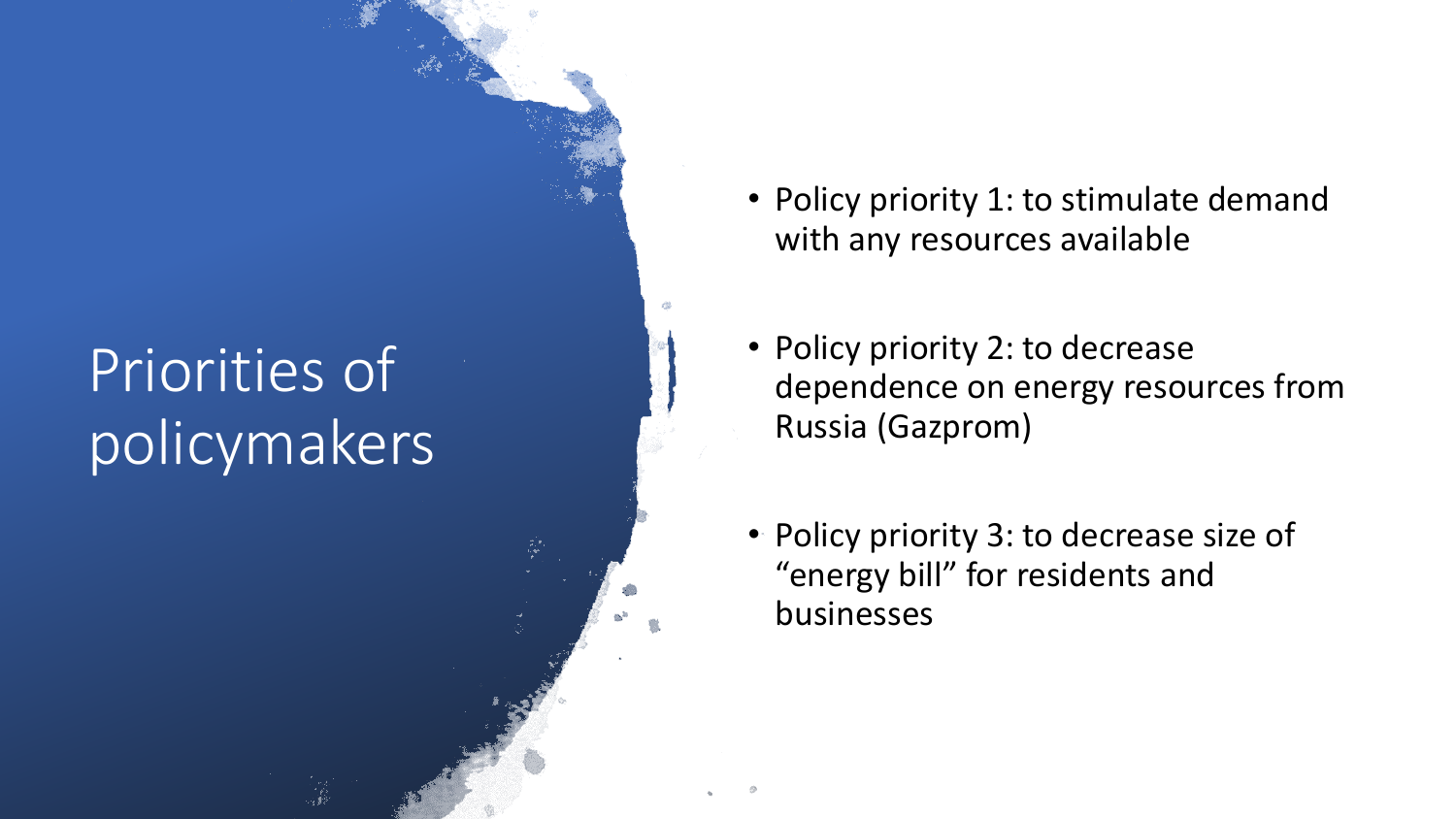## "You never let a serious crisis go to waste"

- Crisis of 2009 had a huge impetus to implement measures discussed earlier
- Climate change related measures were welcomed side effects, rather primary agenda
- Lithuania was a partner rather than receiver of funds, so our priorities were strongly reflected in developed instruments
- High energy prices were very important motivator to insulation and transition to biofuels projects
- Revolving funds was our idea of saving scarce resources and mitigating unwanted effects of grant schemes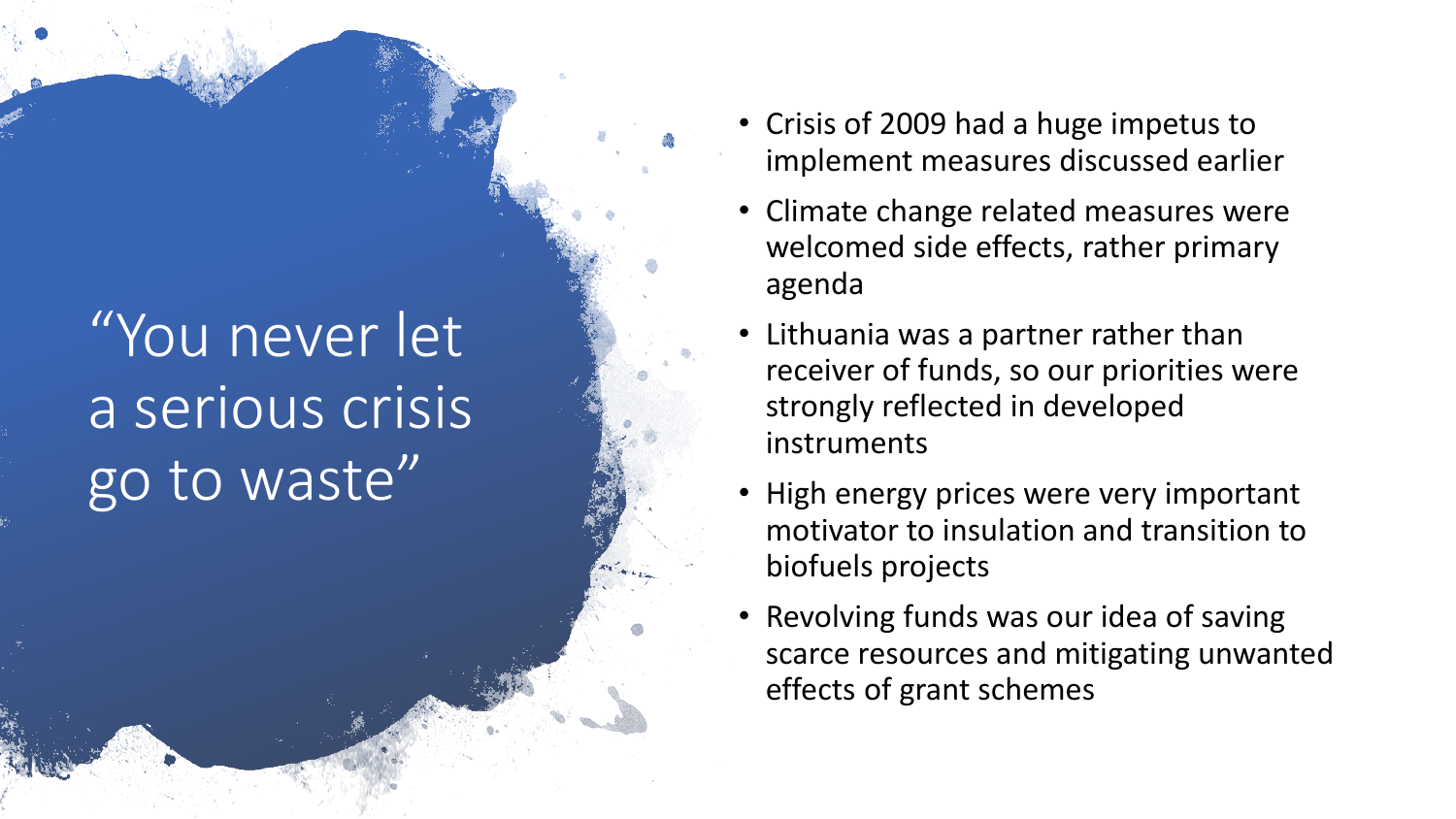"Many brilliant people believe that ideas move mountains. But bulldozers move mountains; ideas show where the bulldozers should go to work." P. Drucker

- Development actual working models of apartment housing insulation took way longer, that we expected and hoped
- Significant investment into insulation did not modernize construction industry
- Partial grant schemes seem to be most actively used by well-off citizens. Extra efforts are needed to involve poor population
- Subsidized/low/fluctuating fossil energy prices compete against energy saving investments.
- In new housing construction gas based heating consistently beats heat-pumps